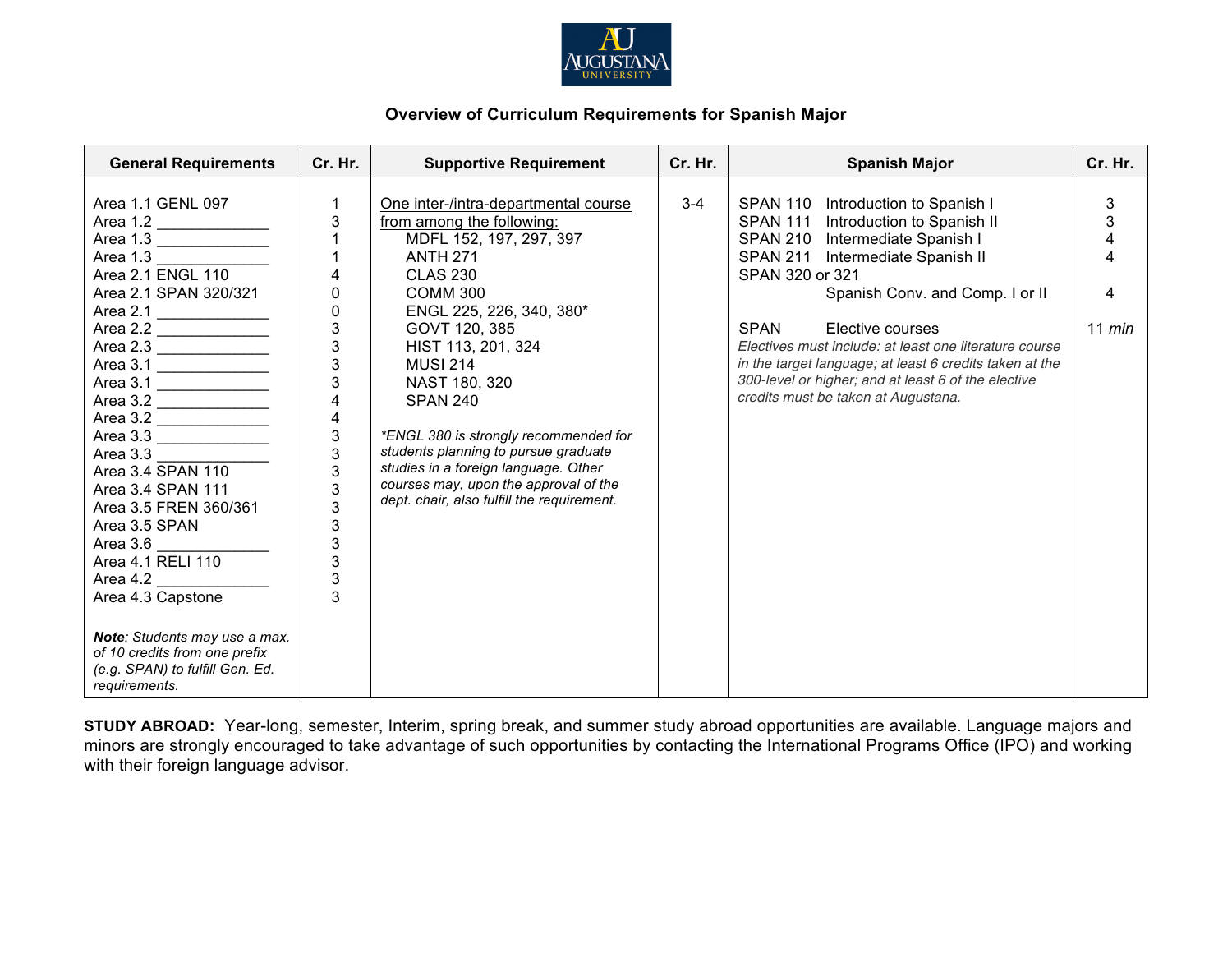## **AUGUSTANA UNIVERSITY – SPANISH SAMPLE PLAN OF STUDY A (NO OR INTRODUCTORY PLACEMENT)**

*Intended for students who place into Intro. to Spanish 1 (SPAN 110) or who have no prior background in Spanish.*

| <b>FRESHMAN</b>                                                                                                                                                                                     | <b>SOPHOMORE</b>                                                                                                                                                                       | <b>JUNIOR</b>                                                                                                                                                                                                                                                                                                                                                                                                                                                                                                                                                                                                                                                                              | <b>SENIOR</b>                                                                                                                                                                                              |
|-----------------------------------------------------------------------------------------------------------------------------------------------------------------------------------------------------|----------------------------------------------------------------------------------------------------------------------------------------------------------------------------------------|--------------------------------------------------------------------------------------------------------------------------------------------------------------------------------------------------------------------------------------------------------------------------------------------------------------------------------------------------------------------------------------------------------------------------------------------------------------------------------------------------------------------------------------------------------------------------------------------------------------------------------------------------------------------------------------------|------------------------------------------------------------------------------------------------------------------------------------------------------------------------------------------------------------|
| establishing foundations                                                                                                                                                                            | developing skills                                                                                                                                                                      | gaining proficiency                                                                                                                                                                                                                                                                                                                                                                                                                                                                                                                                                                                                                                                                        | exploring cultures and literatures                                                                                                                                                                         |
| <b>Fall Semester</b><br><b>SPAN 110</b><br>3 cr.<br><b>GENL 097</b><br>1 cr.<br>ENGL 110 (or spring sem.)<br>4 cr.<br>cr.<br>cr.                                                                    | <b>Fall Semester</b><br><b>SPAN 210</b><br>4 cr.<br>RELI 110 (or spring sem.)<br>3 cr.<br>cr.<br>$\rule{1em}{0.15mm}$ cr.<br>$\overline{\phantom{a}}$ and $\overline{\phantom{a}}$ cr. | <b>Fall Semester</b><br>SPAN 320 or 321<br>4 cr.<br>cr.<br>$\rule{1em}{0.15mm}$ cr.<br><u> 1990 - Johann Barbara, martin a</u><br>$\frac{cr}{\sqrt{r}}$ cr.                                                                                                                                                                                                                                                                                                                                                                                                                                                                                                                                | <b>Fall Semester</b><br>optional semester abroad<br><b>SPAN</b> elective<br>cr.<br>cr.<br>$\sim$ 100 $\mu$<br>$\frac{1}{\sqrt{1-\frac{1}{c}}}$ cr.<br><u> Alexandria de la conte</u>                       |
| <b>TOTAL</b><br>$\mathsf{cr}$ .                                                                                                                                                                     | <b>TOTAL</b><br>cr.                                                                                                                                                                    | <b>TOTAL</b><br>$\overline{\mathbf{C}}$ cr.                                                                                                                                                                                                                                                                                                                                                                                                                                                                                                                                                                                                                                                | <b>TOTAL</b><br>cr.                                                                                                                                                                                        |
| Interim<br>cr.<br>*SPAN 111 is also offered some<br><i>Interims</i>                                                                                                                                 | Interim<br>cr.<br>optional inter-/ intra-dept. course                                                                                                                                  | Interim<br>cr.<br>optional inter-/ intra-dept. course                                                                                                                                                                                                                                                                                                                                                                                                                                                                                                                                                                                                                                      | <b>Interim</b><br>cr.<br>optional inter-/ intra-dept. course                                                                                                                                               |
| <b>Spring Semester</b><br><b>SPAN 111*</b><br>3 cr.<br>(ENGL 110)<br>$(4)$ cr.<br>$\frac{1}{\sqrt{1-\frac{1}{2}}}\text{cr.}$<br>$\overline{\phantom{a}}$ cr.<br>$\overline{\phantom{a}}$ cr.<br>cr. | <b>Spring Semester</b><br><b>SPAN 211</b><br>4 cr.<br>(RELI 110)<br>$(3)$ cr.<br>cr.<br>$\rule{1em}{0.15mm}$ cr.<br>$\overline{\phantom{a}}$ cr.<br>cr.                                | <b>Spring Semester</b><br>optional semester abroad<br><b>SPAN</b> elective<br>cr.<br>$\frac{1}{\sqrt{1-\frac{1}{2}}}\text{cr.}$<br>$\frac{1}{\sqrt{1-\frac{1}{2}}}\text{cr.}$<br>$\begin{tabular}{cccccc} \multicolumn{2}{c }{\textbf{1} & \textbf{2} & \textbf{3} & \textbf{4} & \textbf{5} & \textbf{5} & \textbf{6} & \textbf{7} & \textbf{8} & \textbf{9} & \textbf{10} & \textbf{10} & \textbf{10} & \textbf{10} & \textbf{10} & \textbf{10} & \textbf{10} & \textbf{10} & \textbf{10} & \textbf{10} & \textbf{10} & \textbf{10} & \textbf{10} & \textbf{10} & \textbf{10} & \textbf{10} & \textbf$<br>$\overline{\phantom{a}}$ cr.<br><u> 1989 - Johann Barbara, martin a</u><br>cr. | <b>Spring Semester</b><br><b>SPAN</b> elective<br>$\rule{1em}{0.15mm}$ cr.<br>$\overline{\phantom{a}}$ cr.<br>$\frac{cr}{\sqrt{cr}}$ cr.<br><u> Listen von de Statistike von de Sta</u><br>$\mathsf{cr}$ . |
| <b>TOTAL</b><br>$\mathsf{cr}$ .                                                                                                                                                                     | <b>TOTAL</b><br>cr.                                                                                                                                                                    | <b>TOTAL</b><br>$\mathsf{cr}$ .                                                                                                                                                                                                                                                                                                                                                                                                                                                                                                                                                                                                                                                            | <b>TOTAL</b><br>cr.                                                                                                                                                                                        |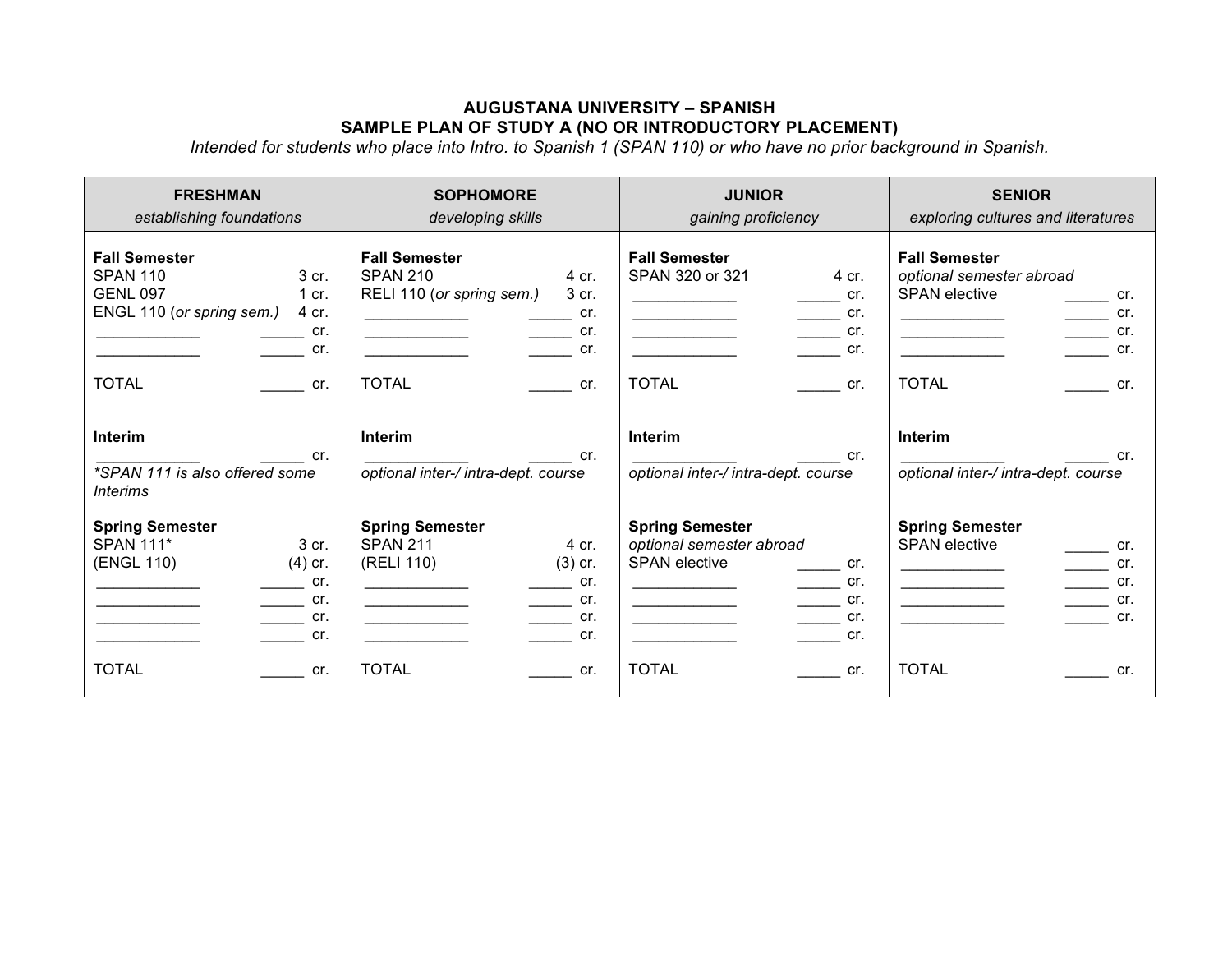## **AUGUSTANA UNIVERSITY – SPANISH SAMPLE PLAN OF STUDY B (INTERMEDIATE PLACEMENT)**

*Intended for students who place into Intermediate Spanish 1 (SPAN 210), who have taken at least 3 years of high school Spanish, or who achieve a score of 3 on the Spanish Advanced Placement (AP) exam.*

| <b>FRESHMAN</b><br>reviewing and developing skills                                                                                                                                                                                                                                                                          | <b>SOPHOMORE</b><br>gaining proficiency                                                                                                                                                                                                                                                                                                                                                                              | <b>JUNIOR</b><br>exploring cultures and literatures                                                                                                                                                                                                                    | <b>SENIOR</b><br>enhancing proficiencies                                                                                                                                                                                                    |
|-----------------------------------------------------------------------------------------------------------------------------------------------------------------------------------------------------------------------------------------------------------------------------------------------------------------------------|----------------------------------------------------------------------------------------------------------------------------------------------------------------------------------------------------------------------------------------------------------------------------------------------------------------------------------------------------------------------------------------------------------------------|------------------------------------------------------------------------------------------------------------------------------------------------------------------------------------------------------------------------------------------------------------------------|---------------------------------------------------------------------------------------------------------------------------------------------------------------------------------------------------------------------------------------------|
| <b>Fall Semester</b><br><b>SPAN 210</b><br>4 cr.<br><b>GENL 097</b><br>$1$ cr.<br>ENGL 110 (or spring sem.)<br>4 cr.<br>$\equiv$ cr.<br>$\rule{1em}{0.15mm}$ cr.<br>cr.<br><b>TOTAL</b><br>$\mathsf{cr}$ .                                                                                                                  | <b>Fall Semester</b><br>SPAN 320 or 321<br>4 cr.<br>RELI 110 (or spring sem.)<br>3 cr.<br>cr.<br>$\frac{1}{\sqrt{1-\frac{1}{2}}}\text{cr.}$<br><u> 1990 - Johann Barbara, martin a</u><br>$\frac{1}{\sqrt{1-\frac{1}{2}}}\text{cr.}$<br>$\mathsf{cr}$ .<br><b>TOTAL</b><br>$\mathsf{cr}$ .                                                                                                                           | <b>Fall Semester</b><br>optional semester or year abroad<br><b>SPAN</b> elective<br>$\mathsf{cr}$ .<br>$\rule{1em}{0.15mm}$ cr.<br>$\frac{cr}{\sqrt{cr}}$ cr.<br>cr.<br><b>TOTAL</b><br>$\mathsf{cr}$ .                                                                | <b>Fall Semester</b><br>optional semester abroad<br><b>SPAN</b> elective<br>cr.<br>cr.<br>$\mathcal{L}^{\text{max}}$<br>$\frac{1}{1}$<br>cr.<br><u> 1990 - Johann Barn, mars and de la</u><br>cr.<br>cr.<br><b>TOTAL</b><br>$\mathsf{cr}$ . |
| <b>Interim</b><br>$\mathsf{cr}$ .                                                                                                                                                                                                                                                                                           | Interim<br>cr.<br>optional inter-/ intra-dept. course                                                                                                                                                                                                                                                                                                                                                                | Interim<br>cr.<br>optional inter-/ intra-dept. course                                                                                                                                                                                                                  | <b>Interim</b><br>cr.<br>optional inter-/ intra-dept. course                                                                                                                                                                                |
| <b>Spring Semester</b><br><b>SPAN 211</b><br>4 cr.<br>(ENGL 110)<br>$(4)$ cr.<br>$\frac{1}{\sqrt{1-\frac{1}{2}}}\text{cr.}$<br>$\overline{\phantom{a}}$ cr.<br><u> 1989 - Johann Barn, mars and de Branch Barn, mars and de Branch Barn, mars and de Branch Barn, mars and de Br</u><br>$\overline{\phantom{a}}$ cr.<br>cr. | <b>Spring Semester</b><br><b>SPAN</b> elective<br>cr.<br>$(3)$ cr.<br>(RELI 110)<br>cr.<br>$\overline{\phantom{a}}$ cr.<br><u> 1990 - John Harry Harry Harry Harry Harry Harry Harry Harry Harry Harry Harry Harry Harry Harry Harry Harry Harry Harry Harry Harry Harry Harry Harry Harry Harry Harry Harry Harry Harry Harry Harry Harry Harry Harry Harr</u><br>$\frac{1}{\sqrt{1-\frac{1}{2}}}\text{cr.}$<br>cr. | <b>Spring Semester</b><br>optional semester abroad<br><b>SPAN</b> elective<br>cr.<br>$\frac{1}{\sqrt{1-\frac{1}{2}}}\text{cr.}$<br>$\frac{1}{\sqrt{1-\frac{1}{2}}}\text{cr.}$<br><u> The Communication of the Communication</u><br>$\overline{\phantom{a}}$ cr.<br>cr. | <b>Spring Semester</b><br><b>SPAN</b> elective<br>cr.<br>$\rule{1em}{0.15mm}$ cr.<br>$\frac{1}{\sqrt{1-\frac{1}{c}}}$ cr.<br>the control of the control of the control of<br><u> 1980 - Johann Barbara, martin a</u><br>cr.                 |
| <b>TOTAL</b><br>$\mathsf{cr}$ .                                                                                                                                                                                                                                                                                             | <b>TOTAL</b><br>cr.                                                                                                                                                                                                                                                                                                                                                                                                  | <b>TOTAL</b><br>$\mathsf{cr}$ .                                                                                                                                                                                                                                        | <b>TOTAL</b><br>cr.                                                                                                                                                                                                                         |